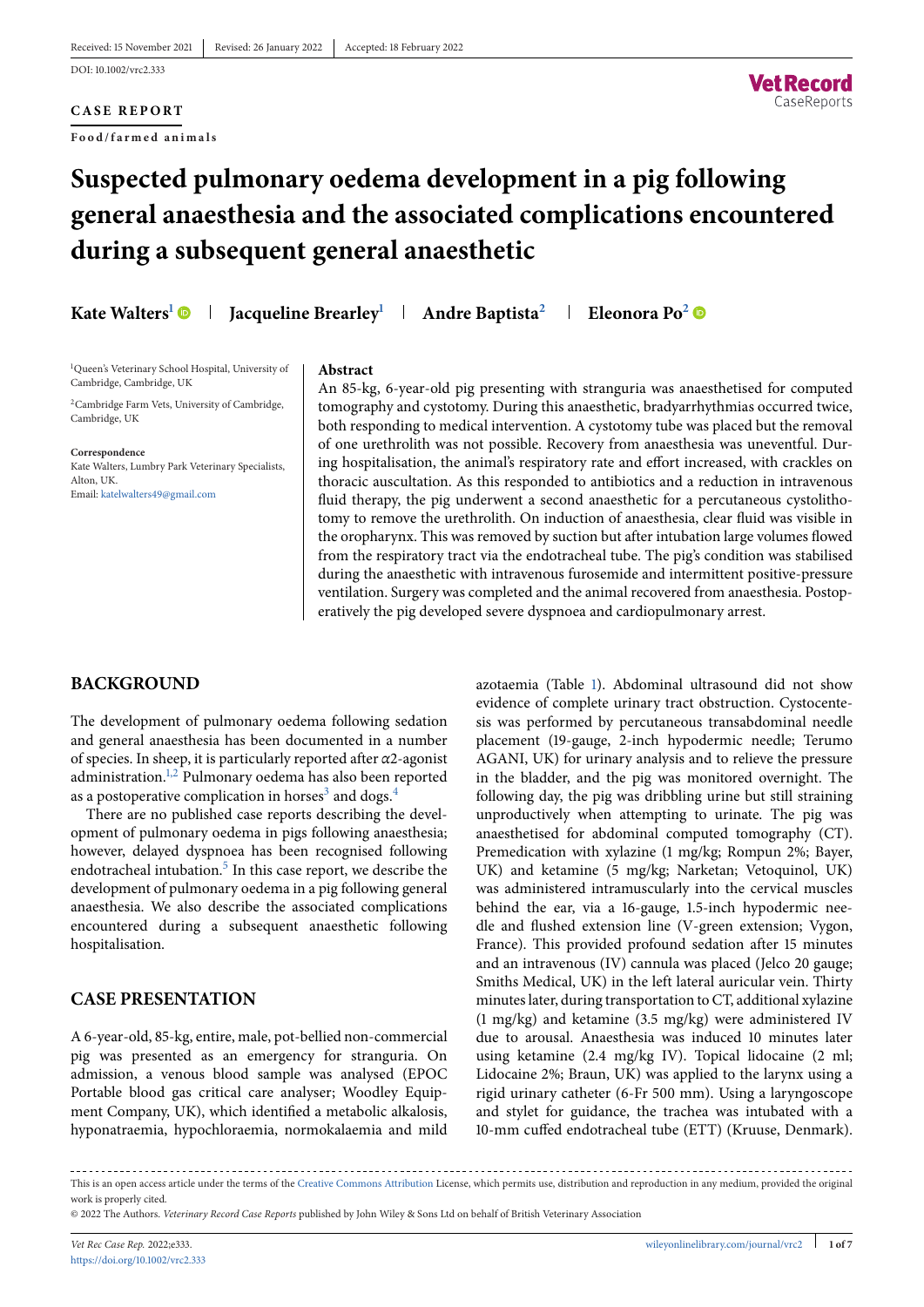<span id="page-1-0"></span>Anaesthesia was maintained using isoflurane (IsoFlo; Zoetis, UK) in oxygen, delivered via a circle breathing system. Monitoring included pulse oximetry, capnography and manual thoracic auscultation. Intravenous fluid therapy (IVFT) with sodium chloride (NaCl) 0.9% solution (Aqupharm No1; Animalcare, UK) was initiated at 4 ml/kg/h. During CT, the patient was breathing spontaneously (respiratory rate 20 breaths per minute; end tidal carbon dioxide  $(PE'CO<sub>2</sub>)$ 42–52 mmHg) and heart rate (HR) remained between 84 and 87 beats per minute. CT identified an intraluminal urethrolith just caudal to the ischium, proximal to the bulbourethral gland.

An hour after induction of anaesthesia, the pig was moved to theatre for a tube cystotomy. Pulse oximetry, capnography and electrocardiography (ECG) monitoring were connected. After 15 minutes, sudden-onset second-degree, Mobitz Type II atrioventricular block (AV block) occurred with a HR of 34 beats per minute. Subjectively, there were no T-wave changes on ECG. Atropine (0.02 mg/kg, IV; Hameln Pharma, UK) was given but due to lack of response after 2 minutes, the same dose was repeated. The AV block resolved to normal sinus rhythm and HR increased to 127 beats per minute. Spontaneous ventilation continued throughout this episode.

A venous blood sample indicated marked hyperkalaemia (8.3 mmol/L) and increased azotaemia (Table 1). Within 5 minutes of the first episode, the AV block reoccurred. Further atropine (0.02 mg/kg IV) had no effect and apnoea developed. Manual ventilation was initiated and epinephrine (0.01 mg/kg, IV; Hameln Pharma, UK) was administered. The HR increased from 28 to 174 beats per minute and spontaneous breathing returned. No chest compressions were performed. A calcium gluconate (100 mg/kg; Calciject 40, Norbrook Laboratories, UK, 29.7 mg/ml) infusion was started and given over 30 minutes. With owner's permission to proceed and given the known risk of urethral strictures

# **LEARNING POINTS/TAKE HOME MESSAGES**

- ∙ In cases of respiratory dysfunction, performing thoracic radiography or ultrasonography before proceeding with anaesthesia may provide a clearer understanding of the severity of the condition, and can help with clinical decision-making.
- ∙ Invasive blood pressure and arterial blood gas monitoring can provide more accurate information on the severity of disease and can be used to monitor response to treatment. This can help guide ventilation parameters to improve oxygenation in cases of respiratory disease.
- ∙ The two main forms of pulmonary oedema are high-pressure oedema and increased permeability oedema. Hydrostatic pressure is the most important pathological factor in both forms.
- ∙ For non-cardiogenic cases of pulmonary oedema, furosemide treatment may be less effective and prognosis is usually poorer.
- ∙ Initiation of positive-pressure ventilation can be beneficial in severe cases of pulmonary oedema, and the addition of positive end expiratory pressure can improve oxygenation by increasing functional residual capacity.

following urethrotomy, retrieval of the stone via cystotomy was attempted. An arterial cannula was placed in the auricular artery (Jelco 20 gauge) for invasive blood pressure monitoring and a caudal epidural (S3-C1) was performed using lidocaine (2 mg/kg, volume 0.1 ml/kg; Lidocaine 2%; Braun, UK) to reduce isoflurane requirements. Heart rate decreased to

**TABLE 1** Results of blood samples taken from a pig during hospitalisation and two general anaesthetics

|                                 | Reference range | Arrival<br>(venous) | Intraoperative<br>(1st anaesthetic arterial) | Preoperative<br>(2nd anaesthetic venous) | Intraoperative<br>(2nd anaesthetic venous) |
|---------------------------------|-----------------|---------------------|----------------------------------------------|------------------------------------------|--------------------------------------------|
| Sodium (mmol/L)                 | $139 - 150$     | 137                 | 135                                          | 144                                      | 136                                        |
| Potassium (mmol/L)              | $3.4 - 4.9$     | 4.4                 | 8.3                                          | 4.6                                      | 4.5                                        |
| Calcium (mmol/L)                | $1.12 - 1.40$   | 1.18                | 1.28                                         | 1.07                                     | 1.42                                       |
| Chloride (mmol/L)               | $106 - 127$     | 97                  | 93                                           | 101                                      | 92                                         |
| Haematocrit (%)                 | $35 - 50$       | 40                  | 29                                           | 49                                       | 53                                         |
| Glucose (mmol/L)                | $3.3 - 6.4$     | 5.3                 | 10.7                                         | 8.1                                      | 12.4                                       |
| Lactate (mmol/L)                | $0.6 - 2.90$    | 1.79                | 0.73                                         | 3.93                                     | 7.17                                       |
| BUN (mg/dl)                     | $10 - 26$       | 36                  | 83                                           | 72                                       | 76                                         |
| Urea (mmol/L)                   | $3.6 - 9.3$     | 13.0                | 29.6                                         | 25.7                                     | 27.2                                       |
| Creatinine $(\mu \text{mol/L})$ | $44 - 115$      | 256                 | 694                                          | 369                                      | 573                                        |
| BUN/Crea (mg/mg)                | $0.2 - 400.0$   | 12.6                | 10.6                                         | 17.2                                     | 11.7                                       |
| pН                              | 7.350-7.450     | 7.558               | 7.342                                        | 7.518                                    | 7.167                                      |
| $pCO2$ (mmHg)                   | $35.0 - 38.0$   | 30.4                | 68.5                                         | 36.5                                     | 75.0                                       |
| $pO2$ (mmHg)                    | 85.0-100.0      | 170.4               | 531.1                                        | 49.7                                     | 32.1                                       |
| $HCO3$ (mmol/L)                 | $15.0 - 23.0$   | 27.1                | 37.1                                         | 29.7                                     | 27.1                                       |
| BE (mmol/L)                     | $-5.0$ to $0.0$ | 4.8                 | 11.4                                         | 6.8                                      | $-1.4$                                     |
| $cSO_2(%)$                      | $90.0 - 100.0$  | 99.7                | 100.0                                        | 88.6                                     | 44.5                                       |

*Note*: The pig presented with stranguria and developed pulmonary oedema during hospitalisation. Samples were analysed by an EPOC portable blood gas critical care analyser (Woodley Equipment Company, UK).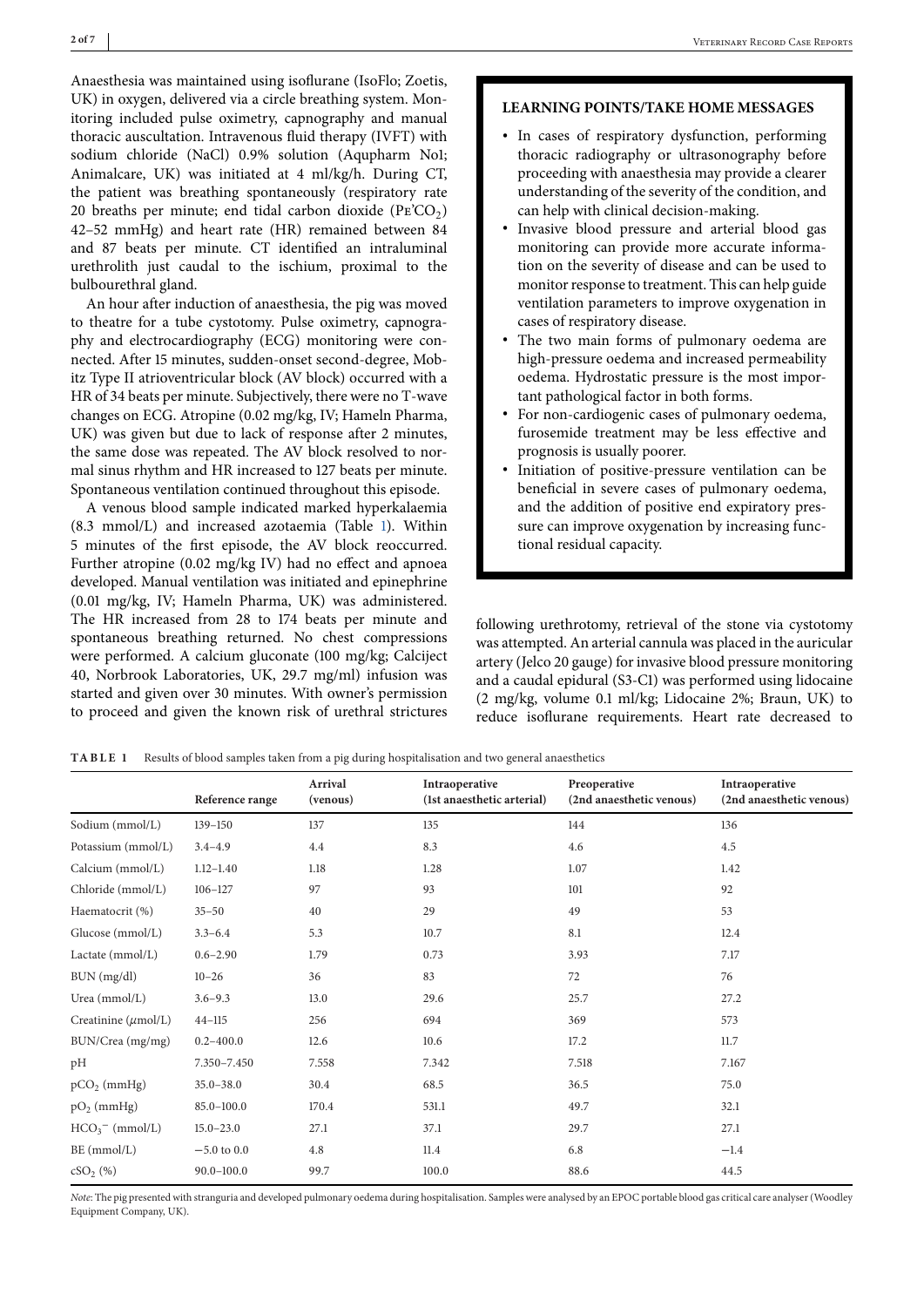90–100 beats per minute within 15 minutes of epinephrine administration and remained there for 30 minutes before gradually returning to 80–90 beats per minute. Invasive mean arterial blood pressure (MAP) remained between 60 and 70 mmHg. As it was not possible to remove the urethrolith, a tube cystotomy was completed and the pig was recovered from anaesthesia. The trachea was extubated 20 minutes after cessation of isoflurane and the pig was returned to its pen to continue active warming under heat lamps 15 minutes later.

During hospitalisation, urine output was maintained between 1 and 2 ml/kg/h, measured via the tube cystotomy. However, despite dribbling urine, the pig was still unable to void a normal stream. Appetite had remained normal, but vomiting had occurred twice during hospitalisation. To counteract losses due to vomiting and ensure maintenance fluid balance, IVFT with NaCl 0.9% solution was continued at 4 ml/kg/h. Two days later, respiratory rate and effort increased (40 breaths per minute), with some crackles on thoracic auscultation.

Antibiotic treatment (amoxicillin and clavulanic acid 9.2 mg/kg; Combiclav; Norbrook Laboratories, UK) and a reduction in IVFT to 2 ml/kg/h produced some clinical improvement and respiratory rate reduced to 26 breaths per minute.

Three days after the first procedure, the pig underwent a second general anaesthetic for attempted percutaneous cystolithotomy (PCCL). Venous blood results taken the morning of surgery indicated that the hyperkalaemia had resolved to 4.6 mmol/L, with mildly decreased calcium (1.07 mmol/L) and a haematocrit (HCT) of 49% (Table [1\)](#page-1-0).

Butorphanol (0.1 mg/kg IV; Torbugesic; Zoetis, UK) was administered as premedication and anaesthesia was induced with ketamine (2.4 mg/kg IV). During laryngoscopy for tracheal intubation, clear fluid was seen at the back of the oropharynx, which was suctioned before topical laryngeal lidocaine application as before. The trachea was intubated using a 12-mm cuffed ETT guided by a stylet. When the head was lowered after tracheal intubation, large volumes of clear fluid poured out of the ETT from the respiratory tract. The trachea was suctioned via the ETT and the head was lowered to provide drainage. Furosemide (1 mg/kg) was given intravenously and the trachea was suctioned as required. Intermittent positive-pressure ventilation (IPPV) was initiated using a Hallowell ventilator (Hallowell EMC; MA, USA) with a tidal volume of 10–12 ml/kg as haemoglobin oxygen saturation was <90%. This stabilised to levels >95% after IPPV initiation. Isoflurane delivered in oxygen via a circle breathing system was commenced for maintenance of anaesthesia. Capnography, pulse oximetry and electrocardiography were used for monitoring and Hartmann's IVFT (2 ml/kg/h; Aqupharm No11; Animalcare, UK) was administered. Despite regularly changing the heat and moisture exchanger, the capnograph sample line repeatedly blocked with fluid accumulation and the  $\text{Pe}^{\prime}\text{CO}_2$  reading fluctuated between 15 and 58 mmHg; this was suspected to be inaccurate. Intraoperative venous blood results suggested that the  $PvCO<sub>2</sub>$  was 75 mmHg (Table [1\)](#page-1-0). Respiratory rate and tidal volume were altered to try to reduce this, although confirmation of this was difficult due to the unreliability of the capnograph. Calcium gluconate (50 mg/kg) was given via infusion over 30 minutes to address the mild hypocalcaemia and minimise the risk of hyperkalaemia-induced arrhythmias. Arterial catheterisation was attempted but was unsuccessful, so non-invasive blood pressure was measured using high-definition oscillometry (PetMap Graphic II; Ramsey Medical and CardioCommand, USA) with a 5.5-cm cuff on the forelimb. Tachycardia was present (HR 150–170 beats per minute), with no change after additional analgesia with ketamine and butorphanol, or to a crystalloid bolus (10 ml/kg; Aqupharm No11; Animalcare, UK). Ventricular tachycardia developed 15 minutes after starting surgery, which returned to sinus tachycardia following lidocaine (2 mg/kg IV). Non-invasive MAP readings were between 58 and 104 mmHg.

Endoscopic retrieval of the stone from the abdominal bladder was unsuccessful due to the anatomical shape of the porcine trigone and the internal urethral orifice, which did not allow entrance of the endoscope into the internal urethra. Successful removal of the stone was finally achieved by urethrotomy. The procedure lasted 4 hours.

Following cessation of IPPV, fluid began to accumulate in the ETT again. Additional furosemide (1 mg/kg IV) was administered, and the table was tilted to bring the head below the body to allow the fluid to drain out of the ETT in addition to being suctioned. Once the fluid flow had lessened, the table was returned to horizontal to prevent the abdominal contents pressing on the diaphragm and hindering ventilation. The trachea was extubated as late as possible (35 minutes after cessation of isoflurane) to ensure that the swallowing reflex was strong. Haemoglobin oxygen saturation was 96% on room air before the pig was moved into its pen to continue active warming 25 minutes later (rectal temperature 35.0◦C). No signs of laryngeal obstruction in this initial recovery period were observed following extubation. Shortly after, the pig was quiet, alert and responsive, and was moving around the pen, urinating spontaneously.

## **DIFFERENTIAL DIAGNOSIS**

Differential diagnosis for accumulation of fluid in the oropharynx:

- Pulmonary oedema
- Regurgitation
- Vomiting
- **Hypersalivation**

Due to the clear, nonviscous appearance, continued production and collection within the ETT, pulmonary oedema is the most likely diagnosis.

# **OUTCOME AND FOLLOW-UP**

Two hours after returning to its pen, the pig developed severe dyspnoea and cardiopulmonary arrest. The pig received cardiopulmonary resuscitation with thoracic compressions, and the trachea was intubated to allow manual ventilation. Upon tracheal intubation, a large volume of clear liquid poured out of the endotracheal tube, which was actively suctioned, suggesting the worsening progression of pulmonary oedema. The interventions were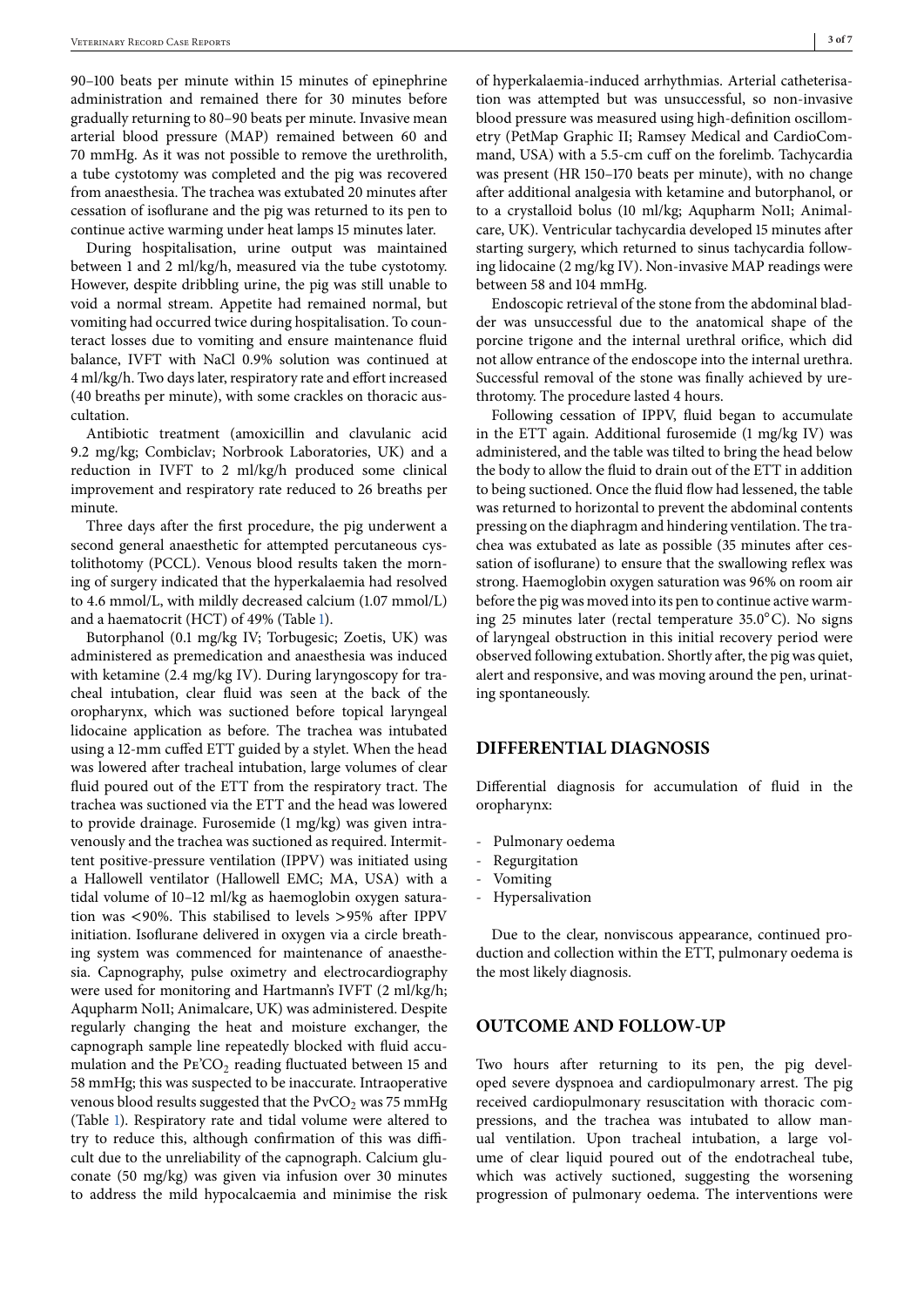not successful; the pig died. As the owners declined postmortem examination, no further investigations into the cause of the pulmonary oedema were possible.

# **DISCUSSION**

Pulmonary oedema has been reported in pigs relating to viral diseases (Porcine circovirus-associated disease $^6$ ), toxic challenges (fumonisin B1, bracken<sup> $7-9$ </sup>), exposure to chlorine gas<sup>10</sup> and after intense exercise.<sup>11</sup> Delayed dyspnoea has been reported in pigs<sup>5</sup>; however, there are no case reports of pulmonary oedema development in pigs following anaesthesia. Due to the lack of postmortem examination, the underlying cause of the presumed pulmonary oedema can only be hypothesised. An important consideration is that the oedema was limited to the lungs with no signs of free fluid in the abdomen or peripheral oedema. In hindsight, although quality may have been poor due to the size of the animal, thoracic radiography or ultrasonography should have been performed before or during the second anaesthetic. Although an improvement in respiratory rate and pattern was observed after a reduction in fluid therapy and antibiotic administration, upon induction, it was evident complete resolution had not occurred. Imaging may have better characterised the severity of the disease and helped to guide clinical decision-making. In addition, clinical knowledge of pulmonary oedema would have justified delaying or avoiding the second surgical intervention.

Pulmonary oedema can be multifactorial in nature, complicating treatment options[.12](#page-5-0) The two main forms of pulmonary oedema are high-pressure oedema caused by increased pulmonary capillary hydrostatic pressure and increased permeability oedema caused by damage of the microvascular barrier allowing leakage of fluid.<sup>[12](#page-5-0)</sup>

High-pressure oedema is most commonly associated with left-sided heart failure.<sup>[12](#page-5-0)</sup> This can be secondary to structural changes, ischaemic damage or congenital defects. Congenital cardiac malformations $^{13}$  $^{13}$  $^{13}$  and acquired diseases, such as hypertrophic cardiomyopathy, $14$  have been documented in pigs; however, in this case there was no audible murmur to suggest these conditions. Bradyarrhythmia was observed during the first anaesthetic, and in humans, acute left-sided heart failure is a well-reported sequela following acute myocardial infarction.<sup>15</sup> Although a diagnostic ECG was not conducted, no gross abnormal ECG changes were visible after these episodes. This means ischaemic damage to the heart is an unlikely cause, but it cannot be totally excluded.

Fluid overload or fluid retention will also increase hydrostatic pressure within the pulmonary circulation, which can lead to pulmonary oedema[.12](#page-5-0) Similarly, if oncotic pressure that opposes the hydrostatic pressure is reduced, such as in hypoalbuminaemia, the net movement of fluid out of the vasculature will be greater. Fluid therapy is considered a risk factor for animals with cardiac disease<sup>12</sup> and has been linked to pul-monary oedema development during feline anaesthesia.<sup>[16](#page-5-0)</sup> In this case, a reduction in respiratory rate and effort was noted following a reduction in IVFT rate, but not complete resolution. Therefore, fluid therapy is likely to have contributed to, but is unlikely to be the sole cause, of pulmonary oedema due to the ongoing presentation. Hypoalbuminaemia was not present in this case.

On admission, urea and creatinine were mildly elevated, with potassium in the normal range. Changes were suspected to be post-renal and as the patient was dribbling urine, only a partial obstruction was expected. In hindsight, bloods should have been rechecked before the anaesthetic. Following the bradyarrhythmia during the first anaesthetic, blood results indicated a marked increase in potassium, urea and creatinine. At the time, this was related to the urethrolith; however, upon reflection this could have indicated a renal component. Acute kidney injury (AKI) is associated with a number of pulmonary conditions, of which pulmonary oedema and acute respiratory distress syndrome (ARDS) are the most common in humans.<sup>[17](#page-5-0)</sup> Oedema as a result of AKI, usually manifests as generalised oedema, associated with hypoalbuminaemia,<sup>[17,18](#page-5-0)</sup> altered capillary permeability, volume overload $17$  and inflammatory cell infiltration.<sup>19</sup> Although urine output was maintained during hospitalisation, AKI could have occurred and could explain the less-than-expected improvement in the azotaemia following the tube cystotomy. Fluid retention secondary to renal damage could therefore have contributed to the pulmonary oedema.

Due to the limited number of licensed drugs for foodproducing animals, xylazine was used in this case to provide good sedation and muscle relaxation, despite its associated bradycardia and diuretic effect. Xylazine has been linked to bradycardia and arrhythmias in a variety of species,  $20,21$  and therefore is likely to have contributed to the bradyarrhythmia in the first anaesthetic, especially in the presence of the hyperkalaemia that was subsequently identified. In addition, pulmonary oedema secondary to *α*2-agonists have been reported in cats and sheep.<sup>22,23</sup> In sheep, dose-dependent respiratory depression has been described, with animals becoming hypoxaemic and cyanotic (PaO<sub>2</sub> 30–50 mmHg), but without concurrent hypercapnia[.1](#page-5-0) These changes have been attributed to pulmonary hypertension, increased transpulmonary pressures and increased shunt fraction, related to alterations to pulmonary parenchyma from pulmonary oedema.<sup>[2](#page-5-0)</sup> In rats and sheep, xylazine administration was associated with thinning of the alveolar endothelium[,24,25](#page-5-0) and its effect may derive from cytokine-induced granulocyte activation[.26](#page-5-0) Thus, *α*2 adrenoreceptor agonists contribute to both hydrostatic and increased permeability oedema formation.

In the management of the bradyarrhythmia in this case, calcium gluconate was administered to stabilise the myocardium, and anticholinergics and epinephrine were used to treat bradyarrhythmia. The use of epinephrine to treat the lifethreatening bradyarrhythmia will also have helped to address the hyperkalaemia by driving potassium intracellularly.<sup>27</sup> In small animal medicine, atipamezole and insulin-dextrose infusions might also have been initiated in animals with hyperkalaemia[28;](#page-5-0) however, licensing in food-producing animals has to be considered. Alkalising fluids and sodium bicarbonate can be used for cases where acidaemia is also present[.28,29](#page-5-0) Resolution of the underlying cause of hyperkalaemia was the primary aim, hence the tube cystotomy was performed to bypass the obstruction in this case. One important consideration is that albeit 90 minutes after xylazine, atropine was administered without antagonising the xylazine with atipamezole. This may have exacerbated pulmonary hypertension, which could have contributed to the development of pulmonary oedema. Xylazine was avoided for the second anaesthetic.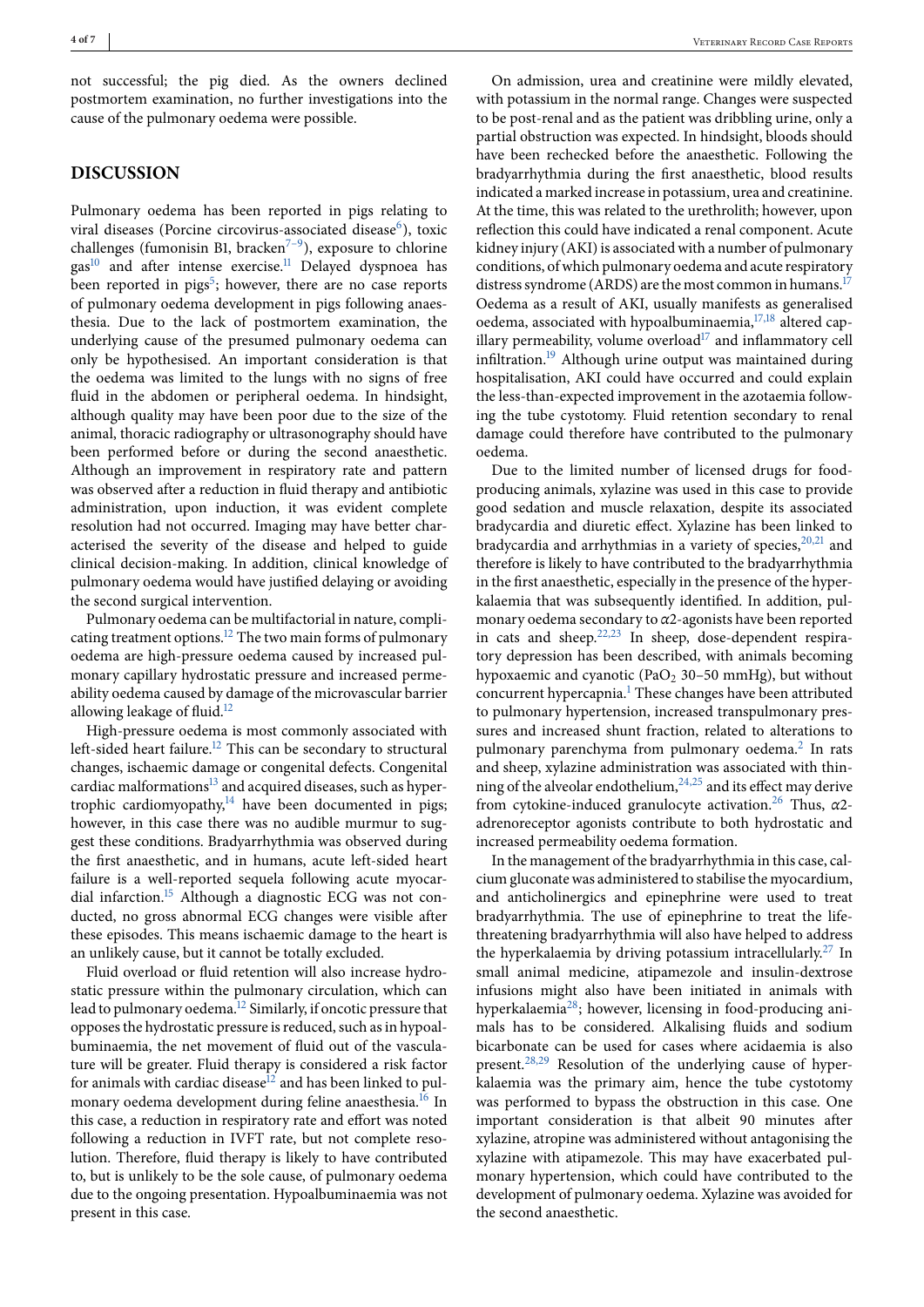Increased permeability oedema causing acute lung injury or ARDS has multiple potential causes. These can be the pulmonary manifestations of acute systemic inflammatory disorders, such as systemic inflammatory response syndrome  $(SIRS)^{30}$  $(SIRS)^{30}$  $(SIRS)^{30}$  and  $AKI<sup>7</sup>$  Alternatively, they can be the local inflammatory mechanisms secondary to inhaled allergens or the aspiration of regurgitated or vomited material.<sup>31</sup>

During hospitalisation, the pig vomited twice and therefore aspiration could have occurred and initiated an inflammatory exudative response in the lung. $31$  Excessive activation of proand anti-inflammatory mediators can result in an exacerbated systemic immune response and the development of ARDS<sup>[31](#page-5-0)</sup> and SIRS. These two conditions often present simultaneously, because the unregulated inflammatory response damages, and may even destroy, type I and type II alveolar epithelial cells. $30$ Damage to the alveolar–capillary membrane increases its permeability and is associated with recruitment of neutrophils into the airspace. The resulting acute inflammatory exudate inactivates surfactant, leading to collapse and consolidation with progressive loss of functioning lung.<sup>32</sup> In addition, the inflammatory process inhibits the hypoxic pulmonary vasoconstriction mechanism, which is present in normal lung to prevent ventilation–perfusion mismatch. Under inhalational general anaesthesia, this mechanism is also inhibited.<sup>33,34</sup> The lack of this mechanism means that patients with ARDS are considerably more hypoxaemic than those with heart failure with similar radiographic appearances. $32$  ARDS is the most severe form of increased permeability oedema, and clinical experience suggests that survival in veterinary species is low.<sup>12</sup> In this case, aspiration pneumonia may have indeed complicated matters and contributed to the development of pulmonary oedema.

The pig was tachycardic (150–170 breaths per minute) and hypothermic (35.0◦C) during the second anaesthetic, which satisfies two of the four criteria for SIRS diagnosis in humans.<sup>35</sup> Porcine septic shock is associated with an increase in mean pulmonary artery pressure and pulmonary vascular resistance, $36$  and pigs are sensitive to sepsis-induced capillary leak. Therefore, pulmonary oedema is a very common sequela of sepsis in pigs. $36$  Although, the pig was normotensive on oscillometric blood pressure, which is unusual in SIRS, it may still be a contributing factor in this case.

Difficulties with arterial catheterisation and the lack of arterial blood gas analysis and invasive blood pressure monitoring makes definitive conclusions about the aetiology of the tachycardia difficult. Lack of response to analgesics, elevated haematocrit and increasing lactate on venous blood samples could indicate relative hypovolaemia, poor perfusion and anaerobic cellular respiration. Decreased oxygen diffusion across the alveolar–capillary membrane due to the pulmonary oedema would result in reduced Pa $O<sub>2</sub>$  despite a high  $FIO<sub>2</sub>$ . Although haemoglobin oxygen saturation was >95% after IPPV initiation, the decreased oxygen content of the blood, coupled with hypovolaemia and poor perfusion, would decrease oxygen delivery to tissues and may have contributed to the tachycardia.<sup>[37](#page-5-0)</sup>

Fluid therapy was conservative due to the pulmonary oedema and colloids were avoided. Although they would increase the colloid oncotic pressure within the vasculature and contribute to volume expansion, severe disruption to the

Direct injury to the alveolar membranes following inappropriate ventilation (ventilator-induced lung injury<sup>39</sup>) or low alveolar pressure (laryngeal obstruction<sup>3,40</sup>) have been reported in veterinary species. The pig was not mechanically ventilated in the first anaesthetic and is therefore an unlikely cause. However, pigs are susceptible to laryngeal obstruction.[41](#page-6-0) Delayed dyspnoea after endotracheal intubation has been reported in pigs, $5$  with laryngeal oedema identified on postmortem examination. Laryngeal obstruction was not observed in this pig following extubation in the first anaesthetic, and increases in respiratory rate and effort were slow and progressive over 2 days. However, signs in sedated animals can be subtle and although not perceived, complete or partial obstruction cannot be ruled out. If it had occurred after premedication for the second anaesthetic, it could explain the large volumes of fluid that were subsequently identified at induction, which previously clinically presented as only mild changes. This would be particularly exacerbated, if underlying pulmonary changes for other reasons (aspiration, inflammation, pulmonary hypertension, fluid overload, sepsis) were already present.

Management of pulmonary oedema should be targeted to the underlying cause; however, the multifactorial nature of pulmonary oedema development makes this very challenging.<sup>[12](#page-5-0)</sup> A reduction in pulmonary capillary pressures can be beneficial to both pathophysiological forms, and the use of diuretics and vasodilators has been described.<sup>12</sup> Furosemide is one of the first-line treatments for highpressure oedema[.12](#page-5-0) In addition to diuresis, furosemide also acts as a pulmonary venodilator and bronchodilator and causes an increase in colloid oncotic pressure secondary to haemoconcentration.<sup>42–44</sup> Response to furosemide treatment is more profound with cardiogenic pulmonary oedema, although it can be beneficial in non-cardiogenic cases.<sup>[12](#page-5-0)</sup> The pig had shown an initial response to the furosemide administration; however, higher doses could have been used. In small animal veterinary medicine, furosemide has been used more aggressively in animals with severe cardiogenic pulmonary oedema, with doses of 6 mg/kg and dosing by infusion reported[.45](#page-6-0) Nitric oxide donors, such as nitroprusside and nitroglycerin, have also been used to cause arteriodilation and venodilation in cases of high-pressure oedema.<sup>12</sup> In humans, bronchodilators have been associated with worse outcomes $46$ ; however, clenbuterol has successfully been used as an adjunctive therapy in the management of pulmonary oedema in a horse.[4](#page-5-0)

In humans, stabilisation of patients with ARDS includes positive-pressure ventilation. $4\overline{7}$  This would explain the improvement in  $SpO<sub>2</sub>$  and reduced fluid production after IPPV initiation, as well as the deterioration following cessation of ventilation in this case. The addition of positive end expiratory pressure (PEEP) is associated with better oxygenation, $48$  as it prevents alveolar collapse, thereby increasing functional residual capacity and recruiting pre-viously unventilated alveoli.<sup>[49](#page-6-0)</sup> Unfortunately, the ventilator available in this case was not able to provide this function and therefore progressive alveoli collapse could also have exacerbated the decrease in surface area for diffusion. Despite the pig maintaining haemoglobin oxygen saturation on room air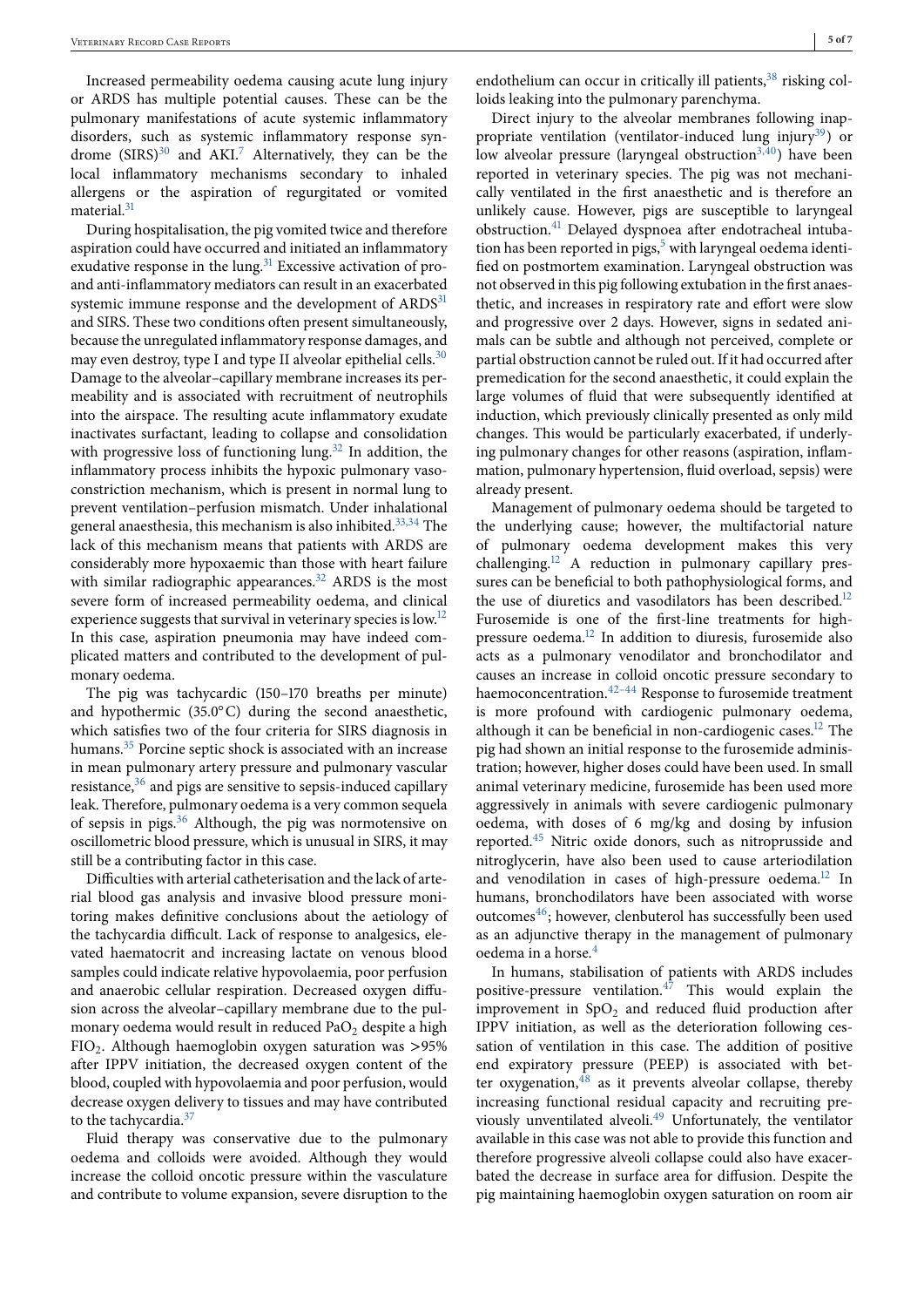<span id="page-5-0"></span>during recovery, oxygen supplementation should have been considered to increase arterial oxygen content and tissue oxygen delivery, especially as the oxygen demand increased as the pig started moving around.

In conclusion, this case report describes pulmonary oedema in a pig following general anaesthesia. The definitive cause of the oedema could not be ascertained, and is likely multifactorial. Its progression may have been exacerbated by the potentially concomitant renal dysfunction, fluid overload, aspiration pneumonia and possible sepsis. The occurrence of laryngeal obstruction must also be considered as a contributing factor. The lack of arterial catheterisation limited the information available from invasive monitoring, which may have highlighted the need for alternative management of ventilation and blood pressure. In cases of respiratory dysfunction, preanaesthetic thoracic imaging may help to classify the severity of the changes and guide clinical decision-making.

## **CONFLICT OF INTEREST**

The authors declare they have no conflicts of interest.

## **ETHICS STATEMENT**

The authors confirm that the ethical policies of the journal, as noted on the journal's author guidelines page, have been adhered to. No ethical approval was required as this is a review article with no original research data. Permission for publication was gained in the form of written owner's consent.

## **FUNDING INFORMATION**

The authors received no specific funding for this work.

## **ORCID**

Kate Walters<sup>®</sup> <https://orcid.org/0000-0003-3029-0187> *Eleonora Po* <https://orcid.org/0000-0002-9777-6707>

## **REFERENCES**

- 1. Doherty TJ, Pascoe PJ, McDonell WN, Monteith G. Cardiopulmonary effects of xylazine and yohimbine in laterally recumbent sheep. Can J Vet Res. 1986;50(4):517–21.
- 2. Celly CS, McDonell WN, Young SS, Black WD. The comparative hypoxaemic effect of four alpha 2 adrenoceptor agonists (xylazine, romifidine, detomidine and medetomidine) in sheep. J Vet Pharmacol Ther. 1997;20(6):464–71.
- 3. Senior M. Post-anaesthetic pulmonary oedema in horses: a review. Vet Anaesth Analg. 2005;32:193–200
- 4. Melis S, Schauvliege S, Bosmans T, Gasthuys F, Polis I. Pulmonary edema as a postoperative complication in two obese patients (a horse and a dog). Vlaams Diergen Tijds. 2014;83:60–5.
- 5. Murison PJ. Delayed dyspnoea in pigs possibly associated with endotracheal intubation. Vet Anaesth Analg. 2001;28(4):226.
- 6. Cino-Ozuna AG, Henry S, Hesse R, Nietfeld JC, Bai J, Scott HM, et al. Characterization of a new disease syndrome associated with porcine circovirus type 2 in previously vaccinated herds. J Clin Microbiol. 2011;49(5):2012–6.
- 7. Osweiler GD, Ross PF, Wilson TM, Nelson PE, Witte ST, Carson TL, et al. Characterization of an epizootic of pulmonary edema in swine associated with fumonisin in corn screenings. J Vet Diagn Invest. 1992;4(1):53–9.
- 8. Colvin BM, Harrison LR. Fumonisin-induced pulmonary edema and hydrothorax in swine. Mycopathologia. 1992;117:79–82.
- 9. Harwood DG, Palmer NM, Wessels ME, Woodger NG. Suspected bracken poisoning in pigs. Vet Rec. 2007;160(26):914–5.
- 10. Gunnarsson M, Walther SM, Seidal T, Bloom GD, Lennquist S. Exposure to chlorine gas: effects on pulmonary function and morphology in anaesthetised and mechanically ventilated pigs. J Appl Toxicol. 1998;18(4):249–55.
- 11. Schaffartzik W, Arcos J, Tsukimoto K, Mathieu-Costello O, Wagner PD. Pulmonary interstitial edema in the pig after heavy exercise. J Appl Physiol. 1993;75(6):2535–40.
- 12. Adamantos S, Hughes D. Pulmonary edema. In: Silverstein DC, Hopper K, editors. Small animal critical care medicine. Canada: Saunders Elsevier; 2009. p. 86–97.
- 13. Hsu FS, Du SJ. Congential heart disease in swine. Vet Pathol. 1982;19:676–86.
- 14. Liu SK, Chiu YT, Shyu JJ. Hypertrophic cardiomyopathy in pigs: quantitative pathologic features in 55 cases. Cardiovasc Pathol. 1994;3(4):261–8.
- 15. Weir RA, McMurray JJ, Velazquez EJ. Epidemiology of heart failure and left ventricular systolic dysfunction after acute myocardial infarction: prevalence, clinical characteristics, and prognostic importance. Am J Cardiol. 2006;97(10A):13F–25F.
- 16. Brodbelt DC, Pfeiffer DU, Young LE, Wood JLN. Risk factors for anaesthetic-related death in cats: results from the confidential enquiry into perioperative small animal fatalities (CEPSAF). Br J Anaesth. 2007;99(5):617–23.
- 17. Presberg KW, Effros RM. Pulmonary edema and other disorders in acute renal failure. In: Critical care nephrology. Dordrecht: Springer; 1998. p. 1037–44.
- 18. Bobkova I, Chebotareva N, Kozlovskaya L, Shilov E. Edema in renal diseases – current view on pathogenesis. Nephrology. 2016;2(1):e47–55.
- 19. Klein CL, Hoke TS, Fang WF, Altmann CJ, Douglas IS, Faubel S, et al. Interleukin-6 mediates lung injury following ischemic acute kidney injury or bilateral nephrectomy. Kidney Int. 2008;74:901–9.
- 20. Schumann R. Xylazine is known to cause arrhythmias in several species. Lab Anim Sci. 1992;42(5):434.
- 21. Gómez de Segura IA, Tendillo FJ, Mascías A, Santos M, Castillo-Olivares JL, Steffey EP. Actions of xylazine in young swine. Am J Vet Res. 1997;58(1):99–102.
- 22. Kästner SB. A2-agonists in sheep: a review. Vet Anaesth Analg. 2006;33(2):79–96.
- 23. Raekallio MR, Virtanen M, Happonen I, Vainio OM. Adverse reactions of *α*2-adrenoceptor agonists in cats reported in 2003–2013 in Finland. Vet Anaesth Analg. 2017;44(4):803–10.
- 24. Amouzadeh HR, Qualls CW, Wyckoff JH, Dzata GK, Sangiah S, Mauromoustakos A, et al. Biochemical and morphological alterations in xylazine-induced pulmonary edema. Toxicol Pathol. 1993;21(6): 562–71.
- 25. Celly CS, Atwal OS, McDonell WN, Black WD. Histopathologic alterations induced in the lungs of sheep by use of alpha2-adrenergic receptor agonists. Am J Vet Res. 1999;60(2):154–61.
- 26. Stephens KE, Ishizaka A, Larrick JW, Raffin TA. Tumor necrosis factor causes increased pulmonary permeability and edema. Am Rev Resp Dis. 1988;137:1364–70.
- 27. Moratinos J, Reverte M. Effects of catecholamines on plasma potassium: the role of alpha- and beta-adrenoceptors. Fundam Clin Pharmacol. 1993;7(3–4):143–53.
- 28. Rioja Garcia E. Urogenital disease. In: Seymour C, de Vries M, Duke-Novakovski T, editors. BSAVA manual of small animal anaesthesia and analgesia. UK: Blackwell; 2016. p. 356–65.
- 29. Constable PD. Clinical assessment of acid-base status. Strong ion difference theory. Vet Clin North Am Food Anim Pract. 1999;15(3):447–71.
- 30. Simon RH, Paine R 3rd. Participation of pulmonary alveolar epithelial cells in lung inflammation. J Lab Clin Med. 1995;126:108–118.
- 31. Raghavendran K, Nemzek J, Napolitano LM, Knight PR. Aspirationinduced lung injury. Crit Care Med. 2011;39(4):818–26.
- 32. Griffiths M, Proudfoot A. ARDS, up close and personal. Thorax. 2016;71:1073–5.
- 33. Wang JY, Russell GN, Page RD, Jackson M, Pennefather SH. Comparison of the effects of sevoflurane and isoflurane on arterial oxygenation during one lung ventilation. Br J Anaesth. 1998;81:850–3.
- 34. Marshall C, Lindgren L, Marshall BE. Effects of halothane, enflurane, and isoflurane on hypoxic pulmonary vasoconstriction in rat lungs in vitro. Anesthesiology. 1984;60:304–8.
- 35. Comstedt P, Storgaard M, Lassen AT. The systemic inflammatory response syndrome (SIRS) in acutely hospitalised medical patients: a cohort study. Scand J Trauma Resusc Emerg Med. 2009;17:67.
- 36. Goldfarb RD, Dellinger P, Parrillo J. Porcine models of severe sepsis; emphasis on porcine peritonitis. Shock. 2005;24:75.
- 37. Kato H, Menon AS, Slutsky AS. Mechanisms mediating the heart rate response to hypoxemia. Circulation. 1988;77(2):407–14.